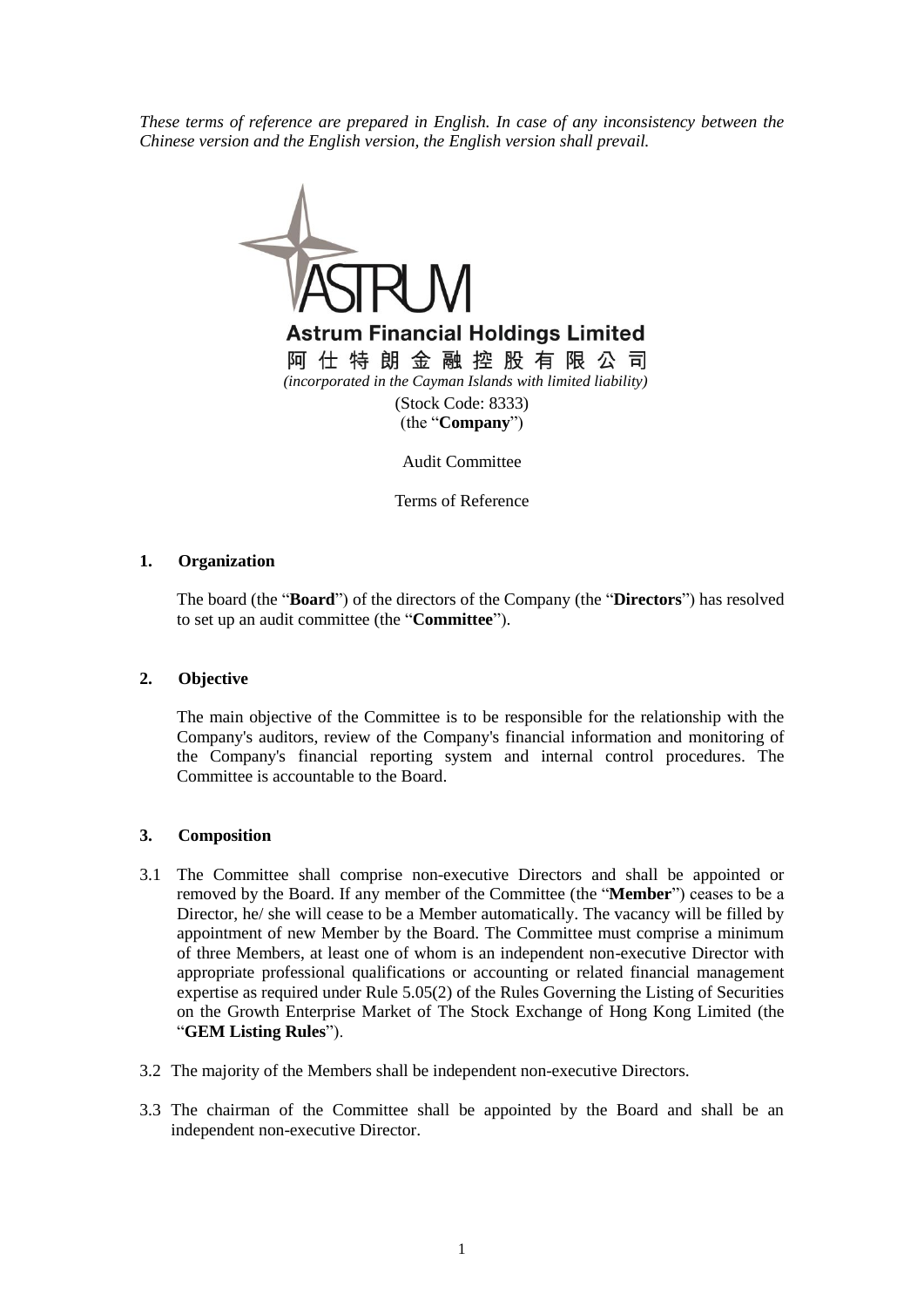## **4. Secretary**

Save as otherwise appointed by the Committee, the secretary to the Committee shall be the secretary to the Company.

## **5. Powers**

- 5.1 The Board authorizes the Committee to conduct any investigation within its scope of powers. The Committee shall have the powers to demand any information necessary from any employees of the Company and its subsidiaries (together, the "**Group**"), and all employees shall be instructed to cooperate with the Committee and satisfy any of its requests.
- 5.2 The Board authorizes the Committee to seek external legal advice or other independent professional advice, and may invite outsiders who possess relevant experience and professional knowledge to attend meetings if necessary.
- 5.3 The Board authorizes the Committee to review any arrangement which may raise concerns about possible improprieties in financial reporting, internal control or other matters.

# **6. Duties**

The duties of the Committee are as follows:

*Relationship with the Company's auditors*

- (a) to be responsible for making recommendations to the Board on the appointment, reappointment and removal of the Company's external auditor, and to approve the remuneration and terms of engagement of the Company's external auditor, and any questions of its resignation or dismissal;
- (b) to review and monitor the Company's external auditor's independence and objectivity and the effectiveness of the audit process in accordance with applicable standards. The Committee should discuss with the auditor the nature and scope of the audit and reporting obligations before the audit commences. Should there be more than one auditor firm participating, the Committee shall ensure the coordination between them;
- (c) to develop and implement policy on engaging the Company's external auditor to supply non-audit services. For this purpose, external auditor includes any entity that is under common control, ownership or management with the audit firm or any entity that a reasonable and informed third party knowing all relevant information would reasonably conclude to be part of the audit firm nationally or internationally. The Committee should report to the Board, identifying and making recommendations on any matters where action or improvement is needed;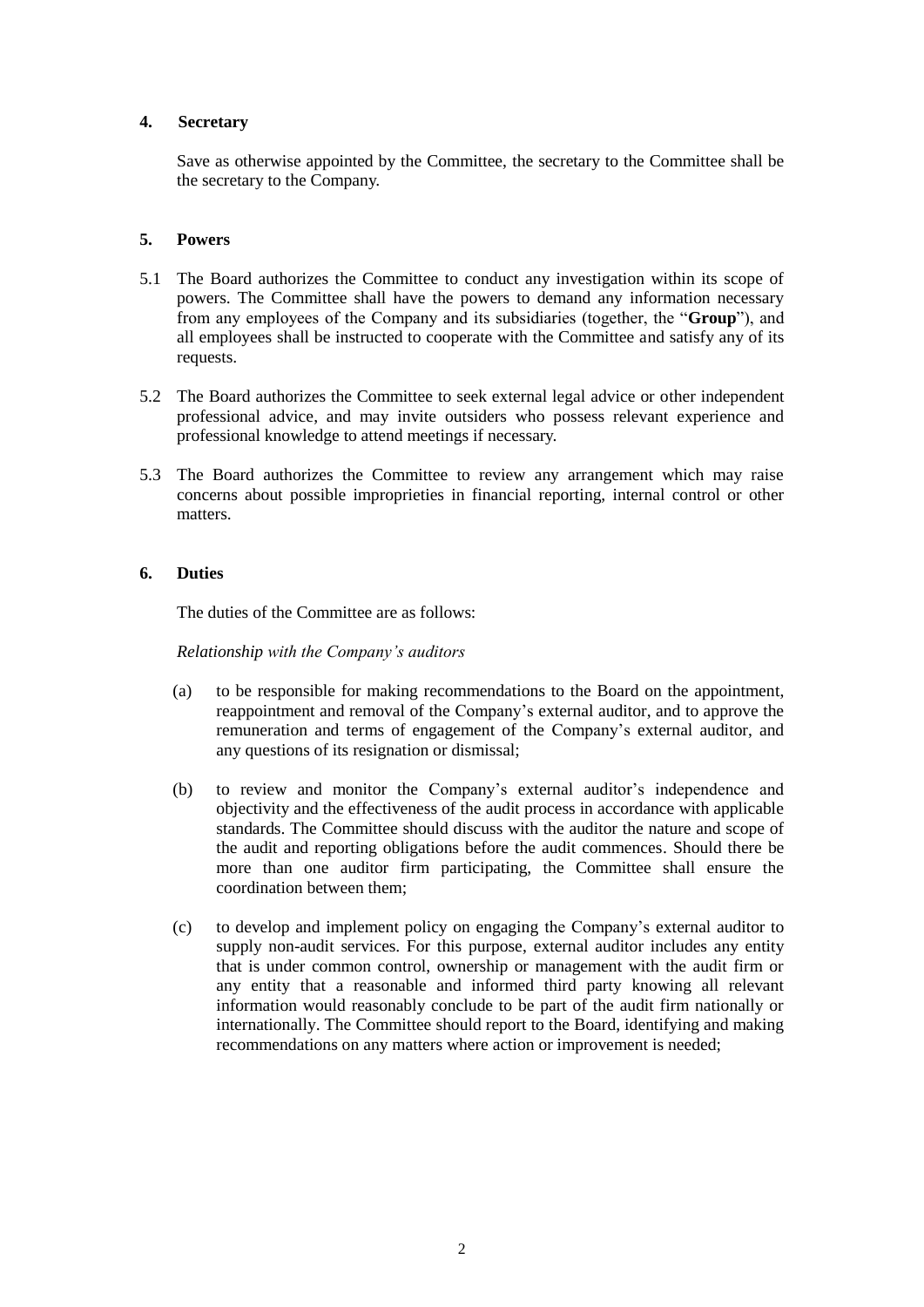### *Review of the Company's financial information*

- (d) to monitor integrity of the Company's financial statements and to review annual report and accounts, half-year report and, if prepared for publication, quarterly reports, and to review significant financial reporting judgements contained in them. In reviewing these reports before submission to the Board, the Committee should focus particularly on:
	- (i) any changes in accounting policies and practices;
	- (ii) major judgmental areas;
	- (iii) significant adjustments resulting from audit;
	- (iv) the going concern assumptions and any qualifications;
	- (v) compliance with accounting standards; and
	- (vi) compliance with the GEM Listing Rules and legal requirements in relation to financial reporting;
- (e) Regarding (d) above:
	- (i) Members should liaise with the Board and senior management of the Company and the Committee must meet, at least twice a year, with the Company's external auditors; and
	- (ii) the Committee should consider any significant or unusual items that are, or may need to be, reflected in the report and accounts, it should give due consideration to any matters that have been raised by the Company's staff responsible for the accounting and financial reporting function, compliance officer or auditors;
- (f) to discuss with the Company's external auditors questions and doubts arising in audit of quarterly (if any), interim (if any) and annual accounts, and other matters that the auditors wish to discuss (may conduct in the absence of the Company's management if necessary);
- (g) to review the letter to the Company's management from the Company's external auditors and the management's response;
- (h) if the Company's annual report includes statement about the Company's internal control system, to review such statement prior to submission for the Board's approval;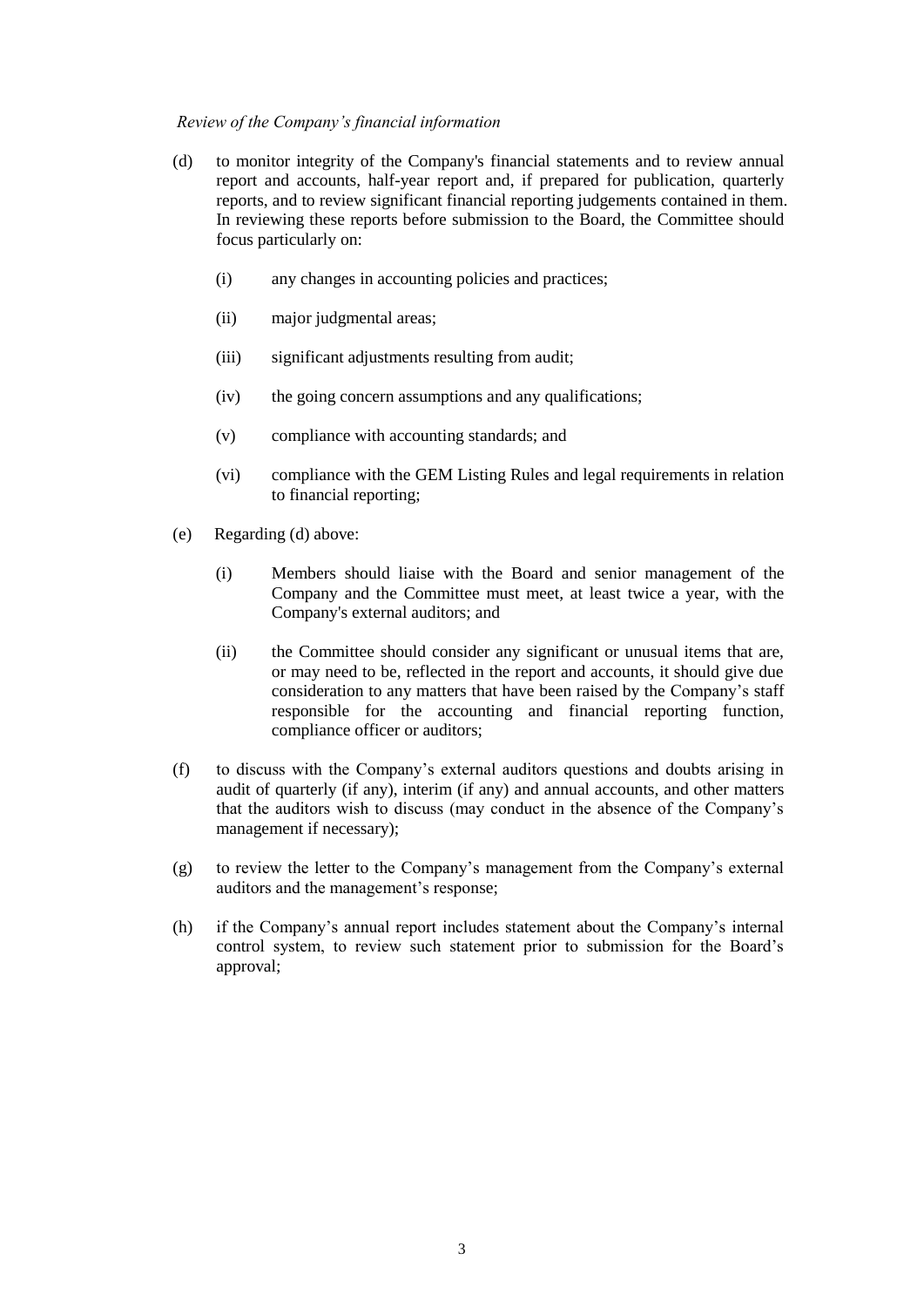*Oversight of the Company's financial reporting system, risk management and internal control systems*

- (i) to review the Company's financial reporting, financial controls, risk management and internal control systems;
- (j) to discuss the risk management and internal control systems with the Company's management to ensure that management has performed its duty to have effective systems. This discussion should include the adequacy of resources, staff qualifications and experience, training programmes and budget of the Company's accounting and financial reporting function;
- (k) to consider major investigation findings on risk management and internal control matters as delegated by the Board or on its own initiative and management's response to these findings;
- (l) where an internal audit function exists in the Company, to ensure co-ordination between the Company's internal and external auditors, and to ensure that the Company's internal audit function is adequately resourced and has appropriate standing within the Company, and to review and monitor its effectiveness;
- (m) to review the financial and accounting policies and practices of the Group;
- (n) to review the external auditor's management letter, any material queries raised by the auditor to management about accounting records, financial accounts or systems of control and management's response;
- (o) to ensure that the Board will provide a timely response to the issues raised in the external auditor's management letter;
- (p) to review the compliance issues in relation to the Mandatory Provident Fund Schemes Ordinance (Chapter 485 of the Laws of Hong Kong) reported by the financial controller of the Company;
- (q) to ensure compliance with the laws and regulations relevant to the Group;
- (r) to report to the Board on the matters in this terms of reference;
- (s) to consider other topics, as defined by the Board;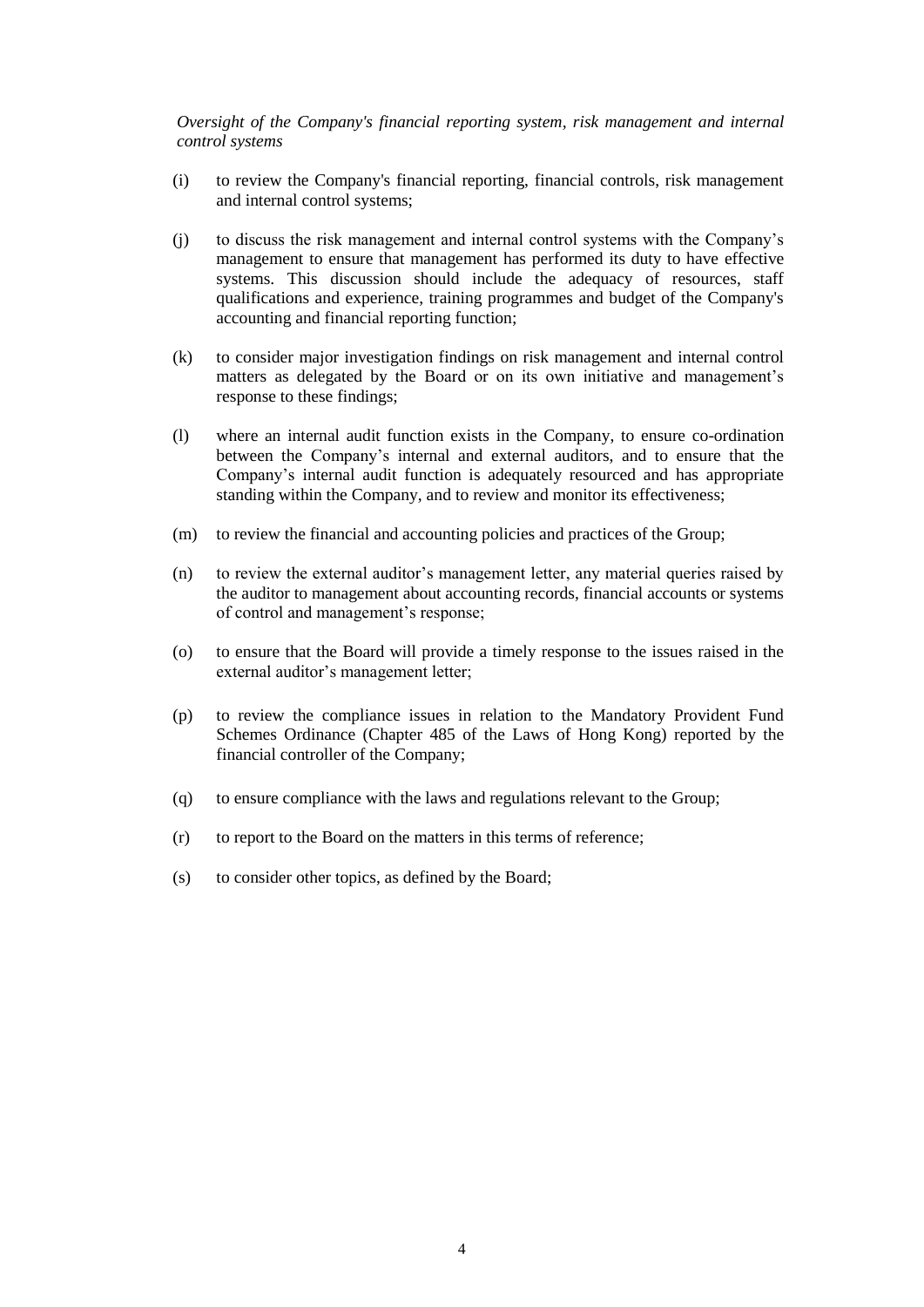#### *Others*

- (t) to review arrangements employees of the Company can use, in confidence, to raise concerns about possible improprieties in financial reporting, internal control or other matters. The Committee should ensure that proper arrangements are in place for fair and independent investigation of these matters and for appropriate follow-up action;
- (u) to act as the key representative body for overseeing the Company's relations with the Company's external auditor;
- (v) to review treasury risk compliance records on a quarterly basis;
- (w) to do any such things to enable the Committee to discharge its powers and functions conferred on it by the Board; and
- (x) to conform any requirement, direction and regulation that may from time to time be prescribed by the Board, or contained in the article of association of the Company or imposed by applicable rules and regulations.

## **7. Meetings of the Committee**

7.1 Number of meeting

There shall be at least four meetings of the Committee annually to be convened and held by attending in person, by telephone or video conference. The Board, any member or the Company's external auditors may demand meeting to be convened if required.

7.2 Notice of meeting

Unless waived by all Members on notice, the secretary to the Committee shall give at least seven days prior notice to all Members for any meeting to be convened and circulate the meeting agenda to the Members.

7.3 Quorum

Meetings of the Committee shall be attended by more than one-half of the Members to be effective.

7.4 Conducting the meetings

Meetings could be convened by attending in person, by telephone or video conference. Members could attend the meetings through telephone conference or similar arrangements which Members could communicate to each other. With consent by all Members, resolutions of the Committee could be passed by written resolutions.

7.5 Resolutions

Any resolution shall be passed by the majority votes of the Members who attend the meeting.